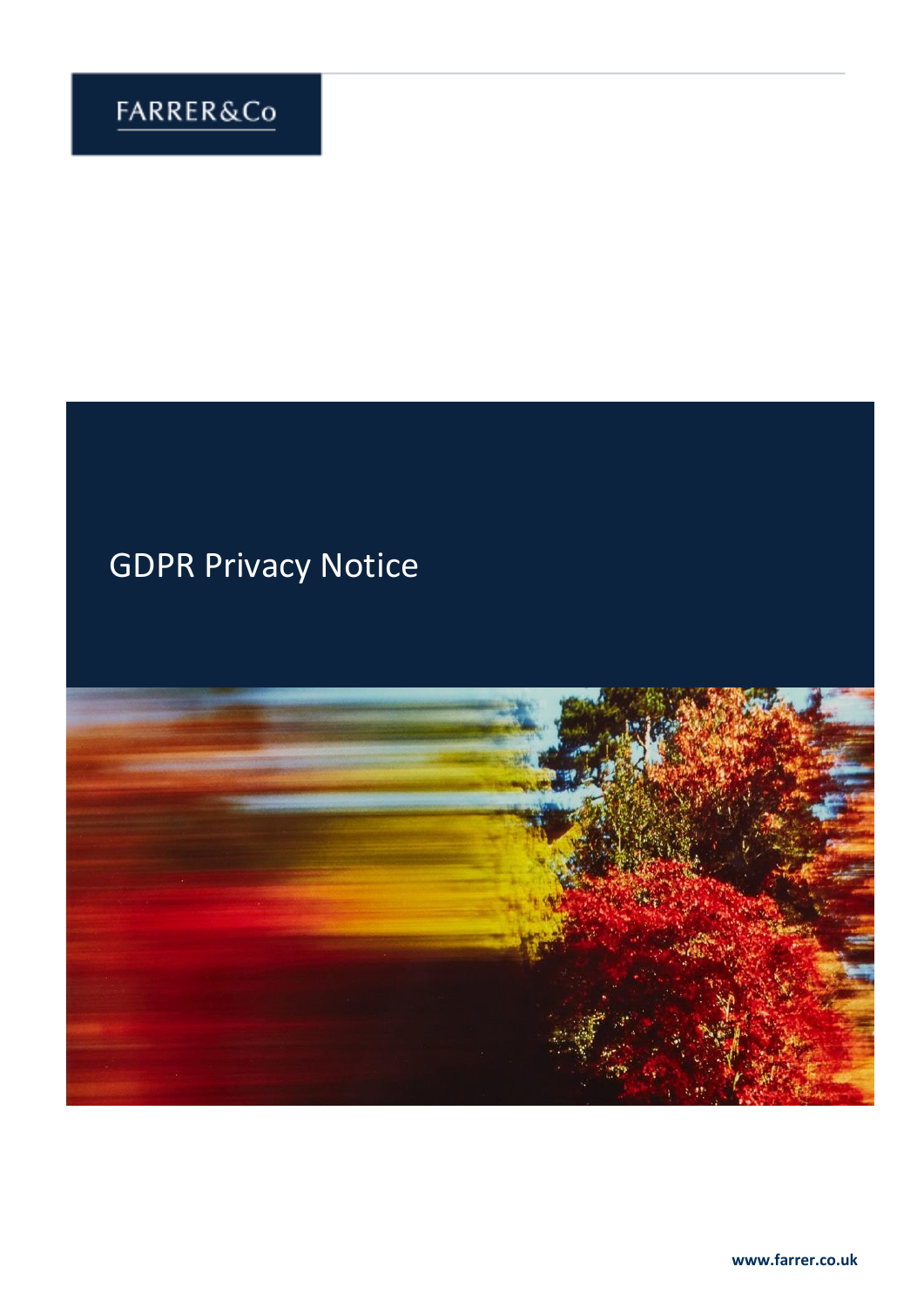# Farrer & Co

# Introduction

This Privacy Notice takes effect on 25 May 2018. It sets out the information summarised in the table of contents below:

- 1. Who we are
- 2. The categories of personal data we collect
- 3. How that personal data is collected
- 4. Our basis for processing your personal data and how we use that personal data
- 5. Who we may share your data with
- 6. Transfer and processing of your personal data outside the European Economic Area
- 7. How long we will hold your personal data for
- 8. Your rights
- 9. Our communications, the Website and cookies
- 10. Changes to this Privacy Notice
- 11. How to contact us

#### 1. Who we are

- 1.1 Farrer & Co LLP ("**F&Co**", "**we**" or "**us**") is a limited liability partnership which provides English law professional services in the UK to UK and overseas clients.
- 1.2 We are:
	- (a) authorised and regulated by the Solicitors Regulation Authority and registered in England and Wales with registered number OC323570. Our registered office is at 66 Lincoln Inn Fields, London, WC2A 3LH;
	- (b) responsible for the [www.farrer.co.uk](http://www.farrer.co.uk/) website ("**Website**");
	- (c) for the purposes of the General Data Protection Regulation EU 2016/679 ("**GDPR**") and UK data protection, the controller in respect of the processing described in this Privacy Notice; and
	- (d) registered with the UK Information Commissioner's Office (Registration Number Z5587757).

#### 2. The categories of personal data we collect

- 2.1 We may collect the following categories of personal data about you:
	- (a) your name and contact information such as your home and / or business address, email address and telephone number;
	- (b) identity and biographical information including your nationality, date of birth, tax status, passport / national identity card details and country of domicile, your employment and employment history, job title and role, educational profile, interests and other information relevant to our provision of professional services*;*
	- (c) information in relation to your financial situation such as income, expenditure, assets and liabilities, sources of wealth, as well as your bank account details and other information necessary for processing payments and for fraud prevention purposes;
	- (d) an understanding of your goals and objectives and other information provided to us in connection with our provision of professional services;
	- (e) information about our meetings with you, in particular at our offices; and / or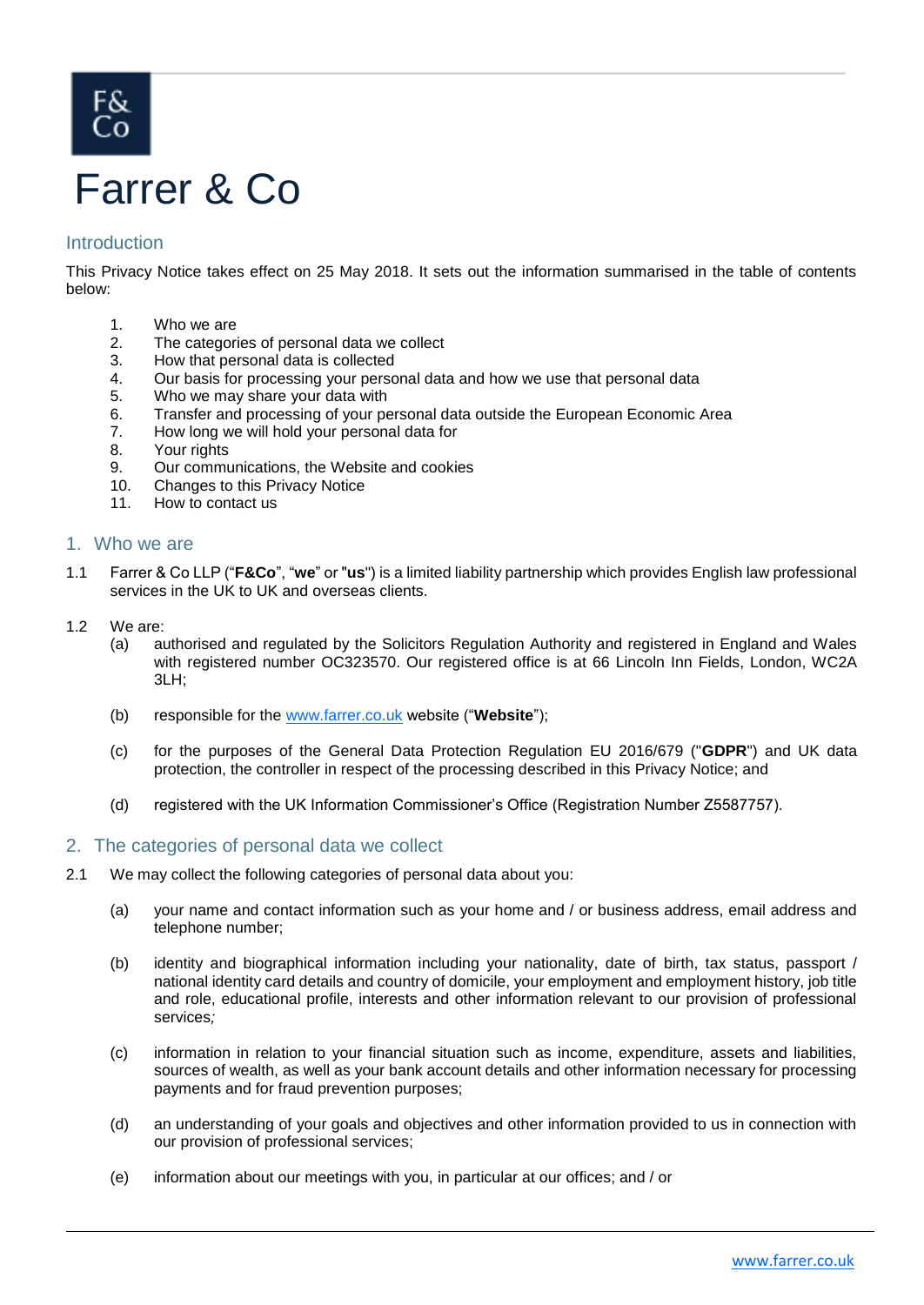

- (f) limited usage data relating to your viewing and accessing of our email marketing materials, and your marketing preferences (see Section 9 (Our communications, the Website and cookies) below).
- 2.2 Our provision of professional services may also require us to process special category data (including data relating to racial or ethnic origin, political opinions, religious beliefs, trade union membership, health and sexual life) and / or data relating to criminal convictions and offences (together "sensitive personal data").

#### 3. How that personal data is collected

- 3.1 We may collect your personal data or you may provide it to us through various means including from information:
	- (a) you provide to us when you meet us;
	- (b) about you provided to us by your organisation, agents, advisers, intermediaries or custodians of your assets;
	- (c) provided to us by our clients;
	- (d) you communicate to us by telephone, post, email or other forms of electronic communication. In this respect, we may monitor, record and store any such communication;
	- (e) collected when you complete (or we complete on your behalf) client engagement formalities or register for an event;
	- (f) drawn from publicly available sources or from third parties, for example when we need to conduct background checks about you;
	- (g) collected via closed circuit television monitoring in our offices;
	- (h) collected when you view or access our email marketing materials (see section 9 (Our communications, the Website and cookies) below); and / or
	- (i) collected otherwise in the normal course of providing professional services.

#### 4. Our basis for processing your personal data and how we use that personal data

- 4.1 How we use your personal data will depend on whether you are a client, a representative of a client, a business contact, someone whose personal data we necessarily process as part of our provision of professional services, or otherwise. We may process your personal data for the following purposes:
	- (a) providing a proposal to you or your organisation in relation to the professional services we offer and for client engagement purposes (including the carrying out of background checks);
	- (b) providing professional services to you and / or our clients (including legal research and advice, and associated advisory services);
	- (c) managing our relationship with you and / or our clients (including billing and financial management), for record-keeping purposes and more generally for the proper operation of F&Co;
	- (d) dealing with any complaints or feedback you may have;
	- (e) monitoring and improving the performance and effectiveness of our services, including by training our staff;
	- (f) any other purpose for which you provide us with your personal data;
	- (g) the purposes set out in Section 9 (Our communications, the Website and cookies) below;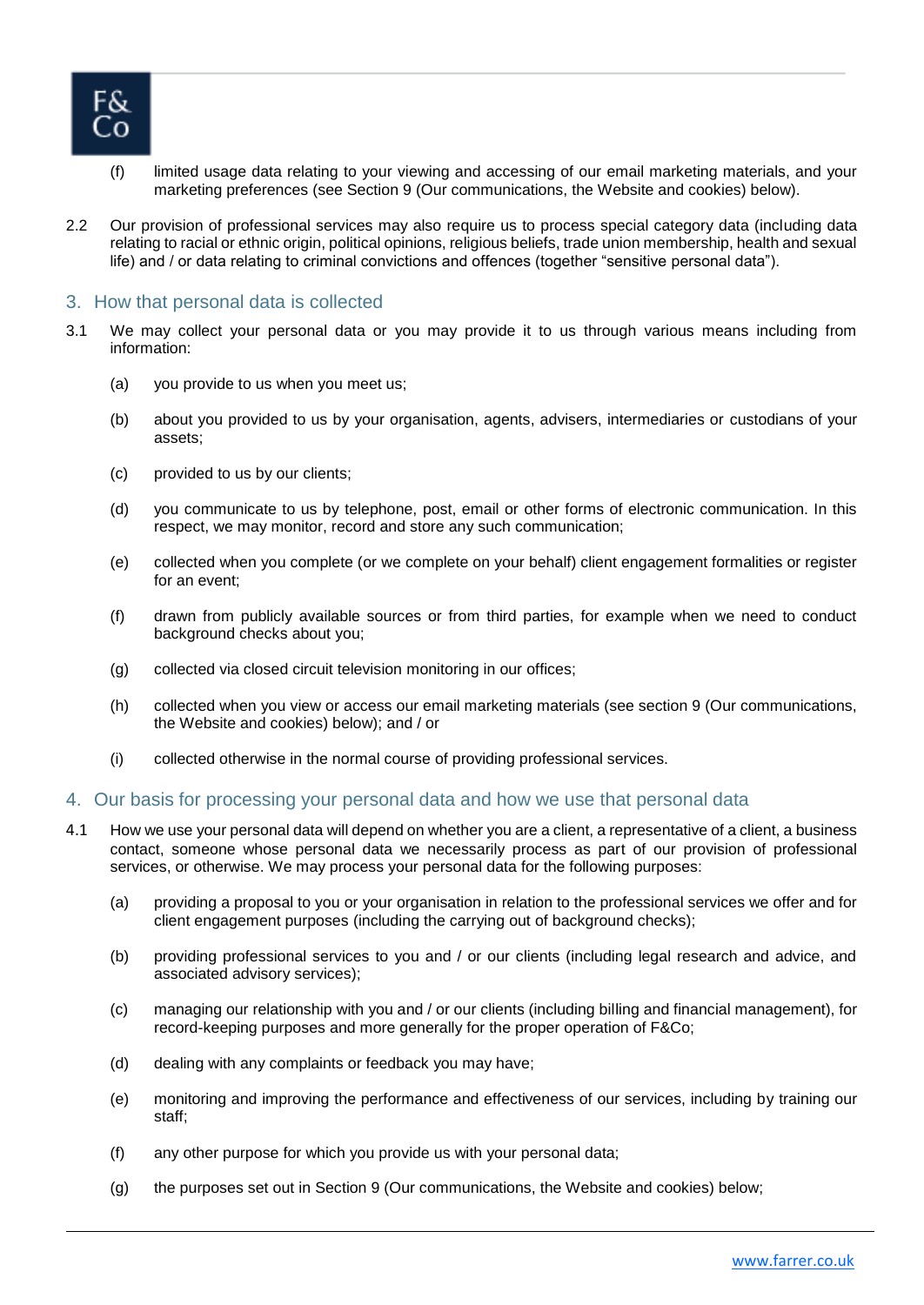

- (h) seeking advice on our rights and obligations, such as where we require our own legal advice, and to exercise and defend our legal rights;
- (i) compliance with our legal and regulatory obligations, such as anti-money laundering laws (which may include the carrying out of background checks and retention of a record of such checks), data protection laws and tax reporting requirements, and / or to assist with investigations by police and / or other competent authorities (where such investigation complies with relevant law) and to comply with Court orders;
- (j) safeguarding the security of our systems and communications; and / or
- (k) for security purposes generally and to ensure the safety of our employees and visitors.
- 4.2 We may process your personal data for any of the purposes set out above where one (or more) of the following lawful processing grounds applies:
	- (a) the processing is necessary to perform a contract with you, or to take steps at your request before entering into a contract with you;
	- (b) the processing is necessary for us to comply with our legal obligations;
	- (c) the processing is necessary for our legitimate interests (including the operation of F&Co, and the provisions of professional services) or those of any client or relevant third party, unless those legitimate interests are overridden by your interests or fundamental rights or freedoms; and / or
	- (d) you have consented to the processing in question.
- 4.3 Where we process sensitive personal data, other lawful processing grounds may apply, such as that the processing is necessary for the establishment, exercise or defence of legal claims (for example to protect and / or defend our property or rights, or those of our clients) or for reasons of substantial public interest; or where you have given us your explicit consent.

#### 5. Who we may share your data with

- 5.1 We may share your personal data with:
	- (a) your organisation;
	- (b) with our client in the particular matter;
	- (c) third parties we engage to assist in providing our professional services, such as lawyers (including barristers), other professional services firms, IT and other consultants, public relations advisers, translators and / or couriers;
	- (d) intermediaries to whom we introduce you;
	- (e) third party service providers who provide business services to us, such as shared service centres, and with providers of anti-money laundering services and background checks, for processing in accordance with our instructions;
	- (f) our own legal and professional services providers and insurers, where appropriate;
	- (g) third parties and their advisers in the event of the potential or actual sale or purchase of all or part of our business or assets (or any other business or assets), subject to appropriate obligations of confidentiality; and / or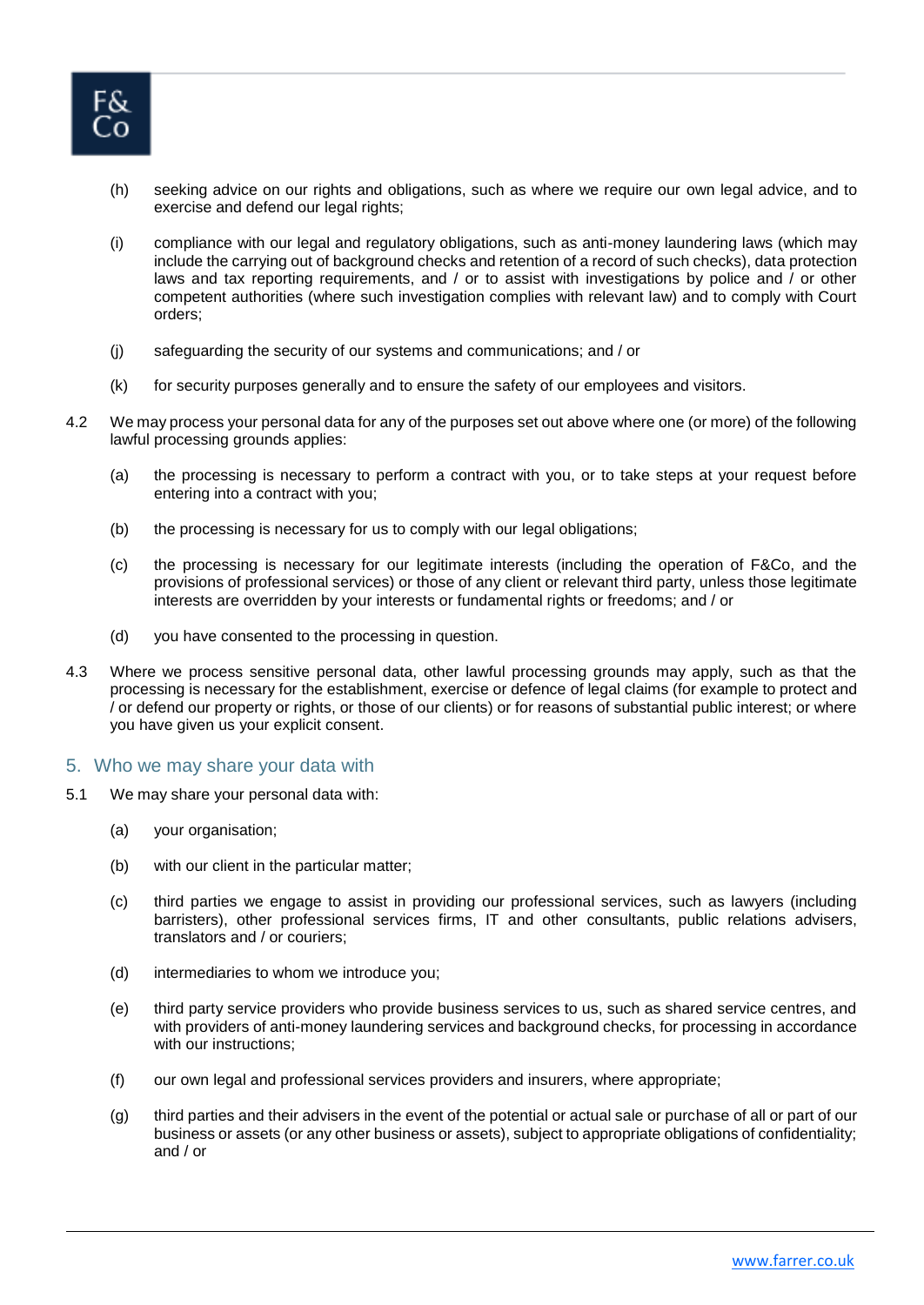

(h) Courts and other authorities in connection with the enforcement or defence of legal rights and provision of our professional services.

# 6. Transfer and processing of your personal data outside the European Economic Area

- 6.1 Our provision of professional services may require us to transfer your personal data to countries outside the European Economic Area which may not provide the same level of data protection as within it.
- 6.2 We ensure that any such transfer meets the requirements of GDPR, for example because it is necessary for the provision of our professional services to you or for the establishment, exercise or defence of legal claims; or is otherwise subject to prescribed safeguards such as model clauses approved by the European Commission. More information is available from [dataprotection@farrer.co.uk.](mailto:dataprotection@farrer.co.uk)

#### 7. How long we will hold your personal data for

- 7.1 We will retain your personal data for as long as is necessary to fulfil the purposes set out in this Privacy Notice.
- 7.2 In many cases this will mean that we shall retain your personal data for the same period as we retain your files or a copy of your files. Usually this will not be less than 16 years from the date that the relevant matter came to an end. In addition, we shall retain information obtained to meet our obligations under the anti-money laundering regulations for at least 5 years following the end of our business relationship with you.
- 7.3 Longer retention periods may be appropriate where, for example, specific legal or public interest archival reasons apply.

#### 8. Your rights

- 8.1 Under GDPR you have the right to:
	- (a) obtain access to, and copies of, the personal data we hold about you and information about how we process it;
	- (b) require us to correct any inaccuracies in the personal data we hold about you;
	- (c) require, in certain circumstances, erasure of your personal data;
	- (d) require us, in certain circumstances, to restrict our data processing activities;
	- (e) obtain from us the personal data you have provided to us in a reasonable format specified by you, including for the purpose of you transmitting that personal data to another data controller;
	- (f) object to our use of your personal data based on our legitimate interests, on grounds relating to your specific situation;
	- (g) withdraw your consent, where our use of your personal data is based on that consent; and
	- (h) complain to the Information Commissioner's Office, which can investigate compliance with data protection law and has enforcement powers, if you are not satisfied with how we are processing your personal data.
- 8.2 Please contact us in writing using the contact details below if you would like to action any of your rights above. You should note that these rights are not absolute, and we may be entitled (or required) to refuse requests where exceptions apply.